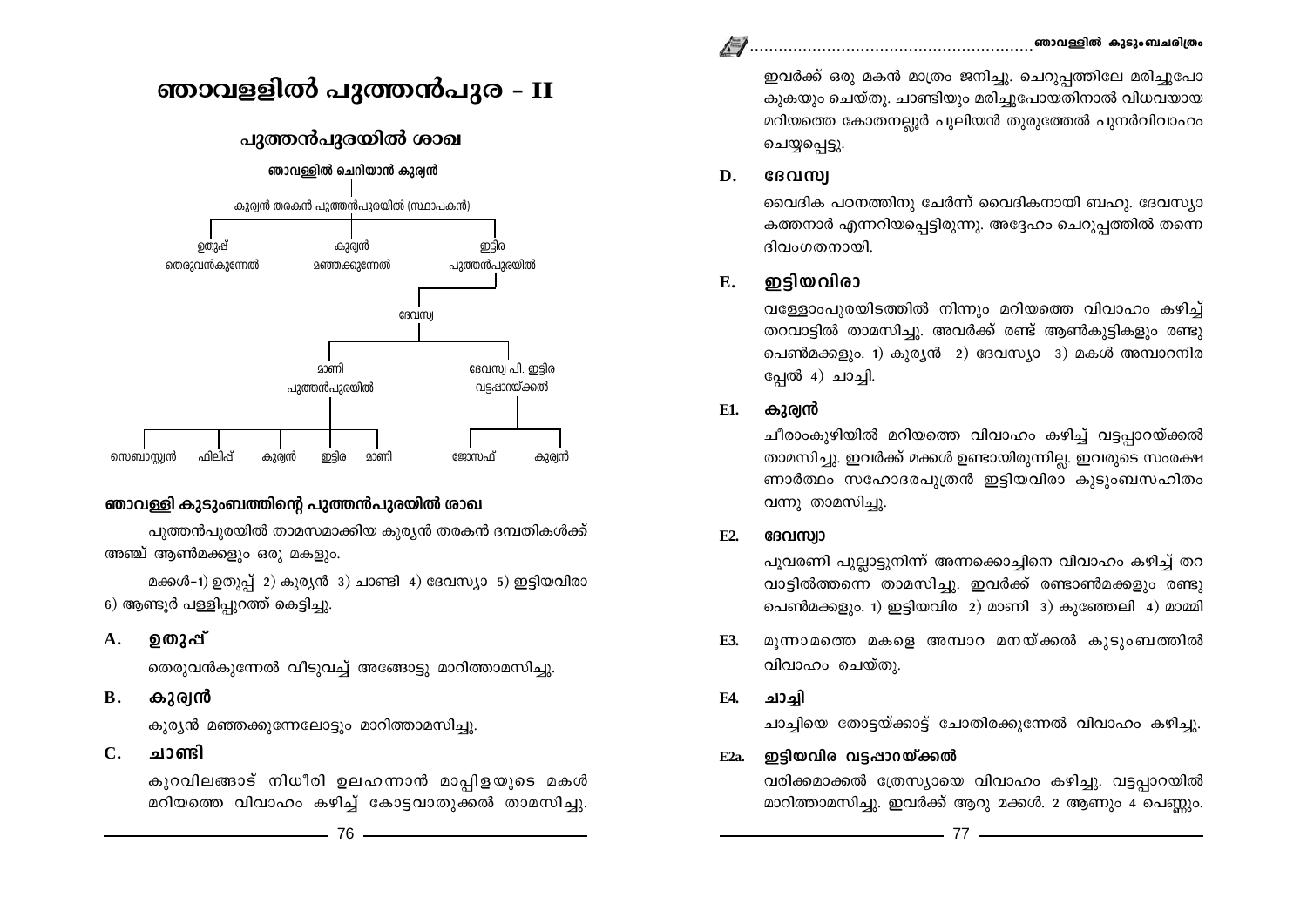#### പാത്തൻപാരയിൽ ശാഖ



ഇട്ടിയവിരായും ഭാര്യയും

4 ആൺ മക്കളും ഒരു പെണ്ണും. ബ്രിജീത്ത 5-3-1993ൽ നിര്യാത യായി. 4-4-1995ൽ ഇട്ടി യവിരായും നിര്യാത നായി. മക്കൾ – 1) അപ്പച്ചൻ 2) മേരി



കാരൻ

 $3)$  പാപ്പച്ചൻ  $4)$  അവി രാച്ചൻ 5) കൊച്ച് (സെബാസ്റ്റ്യൻ)

.<br>ഇട്ടിയവിരാ കുര്യൻ ഭാര്യ ബ്രിജീത്താ കുര്യൻ

#### E2a1a. അപ്പചൻ

നെടുമ്പാറ തോമസ്-മറിയം മകൾ ചിന്നമ്മയെ വിവാഹം കഴിച്ചു. ഈമറ്റത്തിൽ താമസിക്കുന്നു. മക്കൾ നാല്. 2 ആണും 2 പെണ്ണും. 1) ബേബിച്ചൻ 2) ലൈലാ 3) തോമസ് 4) ലിസമ്മ

#### ബേബിചൻ

എലവാലിങ്കൽ കുട്ടപ്പൻ-പെണ്ണമ്മ മകൾ സോണിയെ വിവാഹം കഴിച്ചു. മുണ്ടുപാലത്ത് താമസിക്കുന്നു.

മക്കൾ 1) അൻസൽ 2) അനിത 3) എബി

 $\mathbf{ii}$ ലൈലാ

> തോട്ടുങ്കൽ കുര്യാക്കോസ് മകൻ ആസ്സിയെ വിവാഹം ചെയ്തു. മൂന്നാൺമക്കൾ.

iii) ലിസമ്മ

ചിറക്കടവിൽ ജോസഫ് മകൻ ജോൺ വിവാഹം കഴിച്ചു. രണ്ടാൺമക്കൾ.

 $iv)$   $\cos 2\pi v$ 

കങ്ങഴക്കാട്ട് ചാക്കോ-ത്രേസ്യാ മകൾ സ്മിതയെ വിവാഹം കഴിച്ച് ഈഴമറ്റത്തിൽ താമസിക്കുന്നു. മകൾ നിയാ തോമസ് (മർച്ചന്റ് നേവി ബോംബെ). സ്മിത ചൂണ്ടച്ചേരി എൻജിനീയ റിംഗ് കോളേജിൽ ടീച്ചറാണ്.

#### $E2a1b$ ,  $aqa$

മണ്ണൂരാംപറമ്പിൽ ജോസഫ്-ബ്രിജിത്താ മകൻ തോമസ് വിവാഹം കഴിച്ചു. മക്കൾ അഞ്ച്. മൂന്നു പെണ്ണും രണ്ടാണും.

#### $E2a1c.$  പാപ്പച്ചൻ

തെങ്ങുംപള്ളിയിൽ തൊമ്മൻ-മറിയം മകൾ അച്ചാമ്മയെ വിവാഹം കഴിച്ചു. കൂട്ടുങ്കൽ തറവാട്ടിൽ താമസിക്കുന്നു. മക്കൾ. 2 പെണ്ണും ഒരാണും. 1) മോളി 2) ആൽഫി 3) ജോമോൻ.



മകൻ ജോമോൻ, പാഷച്ചൻ, മകൾ ആൽപി, ആൽപിയുടെ ഭർത്താവ് സണ്ണി, ഭാര്യ അച്ചാമ്മ, മകൾ മോളി, മോളിയുടെ ഭർത്താവ് പാഷച്ചൻ

 $i)$ മോരി

> അകത്തുപറമുണ്ടയിൽ മാത്യു-പെണ്ണമ്മ മകൻ പാപ്പച്ചൻ വിവാഹം കഴിച്ചു. മക്കൾ ഒരു മകൻ. (ജോമോൻ)

ആൽഫി ii)

> കുറ്റിക്കാട്ട് മൈക്കിൾ-അച്ചാമ്മ മകൻ സണ്ണി വിവാഹം കഴിച്ചു. രണ്ടാൺമക്കൾ.

iii) യോമോൻ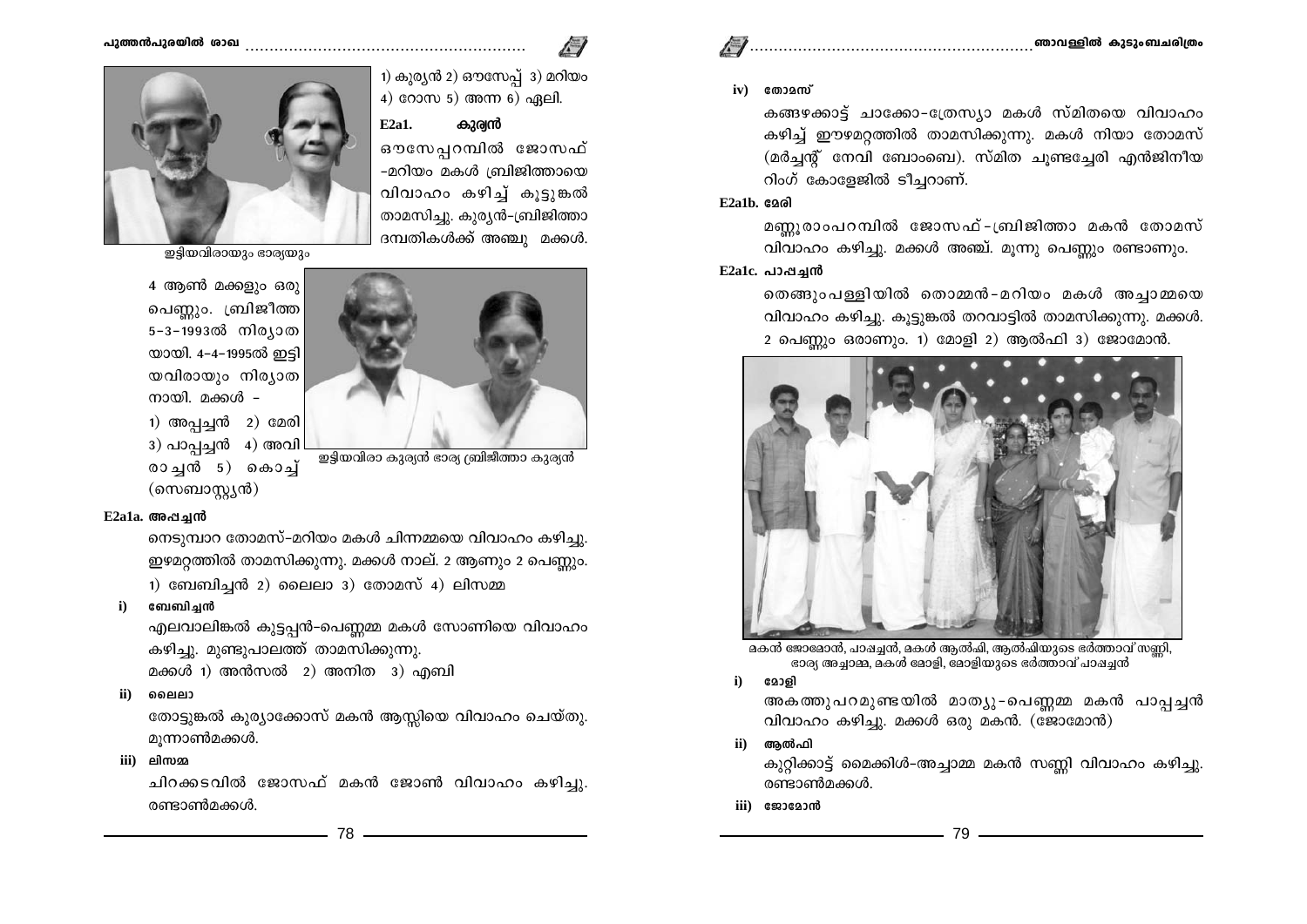

കരിപ്പാൽ വർക്കി-അന്നമ്മ മകൾ ഡെയ്സിയെ വിവാഹം കഴിച്ചു. മലബാർ വിലങ്ങാട്ട് താമസിക്കുന്നു. മക്കൾ അഞ്ച്. മൂന്നാണും രണ്ടു പെണ്ണും.



ജേഷ്ഠ്യൻ പാഷച്ചൻ, അവിരാച്ചന്റെ മകൾ ബിബി, ഭർത്താവ് ജോഷി, അവിരാച്ചൻ, അനുജൻ സെബാസ്സൻ, അവിരാച്ചന്റെ മകൻ ജിജി, ഭാര്യ, ജിനോ, ജിയോ, ഭാര്യ യെയ്സി, സെബാസ്റ്റന്റെ ഭാര്യ ലില്ലി, സെബാസ്റ്റന്റെ മക്കൾ ശാന്തിനി, ഇന്ദു, .<br>അവിരാച്ച്നെർ മകൾ ബിജി

#### ബിജി വിലങ്ങാട്ട്  $i)$

അമ്പാട്ട് വർഗീസ്-ത്രേസ്യാ മകൻ സജി വിവാഹം കഴിച്ചു. മൂന്നു മക്കൾ. 1) എൽബിൻ 2) എബിൻ 3) ഗാൽവിൻ

ii) ബിബി തൊട്ടിൽപാലം

ഡ്രാങ്കൻ ദേവസ്യാ-കുഞ്ഞമ്മ മകൻ ജോഷി വിവാഹം കഴിച്ചു. രണ്ടു മക്കൾ. ഒരാണും ഒരു പെണ്ണും. 1) കൃപാ മരിയ 2) നിധിൻ

iii) ജിജി

മാടവന മാത്യു-ആനിയമ്മ മകൾ സിനിയെ വിവാഹം കഴിച്ചു. മകൾ - ഗ്രേയ്സ് മരിയാ.

 $iv)$   $\mathfrak{A}$   $\mathfrak{A}$   $\mathfrak{A}$   $\mathfrak{A}$ 

അവിവാഹിതൻ

ഇിസോ  $\mathbf{v}$ )

അവിവാഹിതൻ

# $E2$ a1e. സെബാസ്റ്റ്വൻ (കൊച്ച്)

തറപ്പേൽ ചാണ്ടി-ത്രേസ്യാ മകൾ ലില്ലിയെ വിവാഹം കഴിച്ച് വൈക്കത്തും തമിഴ്നാട്ടിലും വൃവസായ്ത്തിൽ ഏർപ്പെട്ട് വിക്കു ന്നു. മക്കൾ 1) ഇന്ദു 2) ശാന്തിനി.



സെബാസ്റ്റ്യൻ (കൊച്ച്), മകൾ ഇന്ദുവിന്റെ ഭർത്താവ് ജോസഷ്, ഇന്ദു, ഭാര്യ ലില്ലി, മകൾ ശാന്തിനി

 $\ddot{\mathbf{i}}$ ഇന്ദു എം. ബി. എ.

കലുർ കൊച്ചി പുളിനിൽക്കുംതടത്തിൽ മാത്യു-ലാലി മകൻ ജോസഫ് വിവാഹം കഴിച്ചു.

 $\mathbf{ii}$ ശാന്തിനി പഠിക്കുന്നു.



 $E2a2.$  ഇട്ടിയവിരാ ജോസഫ്

ഞാവള്ളിൽ പുത്തൻപുര യിൽ (വട്ടപ്പാറയ്ക്കൽ) ഔതച്ചേട്ടൻ. ഭാര്യ ഞാവ ള്ളിൽ പുതിയിടത്തുപ്രാ വിൽ കുരൃൻ-അച്ചാമ്മ മകൾ മാമ്മി (മാമ്മിച്ചേ ടത്തി). ഏഴു മക്കൾ. ഔത 1-9-1990ലും ഭാര്യ മാമ്മി 26-6-1998ലും നിര്യാതരായി.

വട്ടഷാറയ്ക്കൽ ഔത, ഭാര്യ മാമ്മി

# E2a2a. 2010 ออการ์า Late

തച്ചൻകരി കോരച്ചന്റെ ഭാര്യ. മക്കൾ –

ന്തേസ്വാമ്മ  $\mathbf{1}$ 

> മുവാറ്റുപുഴ കുച്ചികുന്നേൽ വിവാഹം ചെയ്തു. മുന്നു മക്കൾ  $(\omega)$ .എസ്.എ.). 1) ബേബി ചാൾസ് 2) ജോയിച്ചൻ 3) വിനു.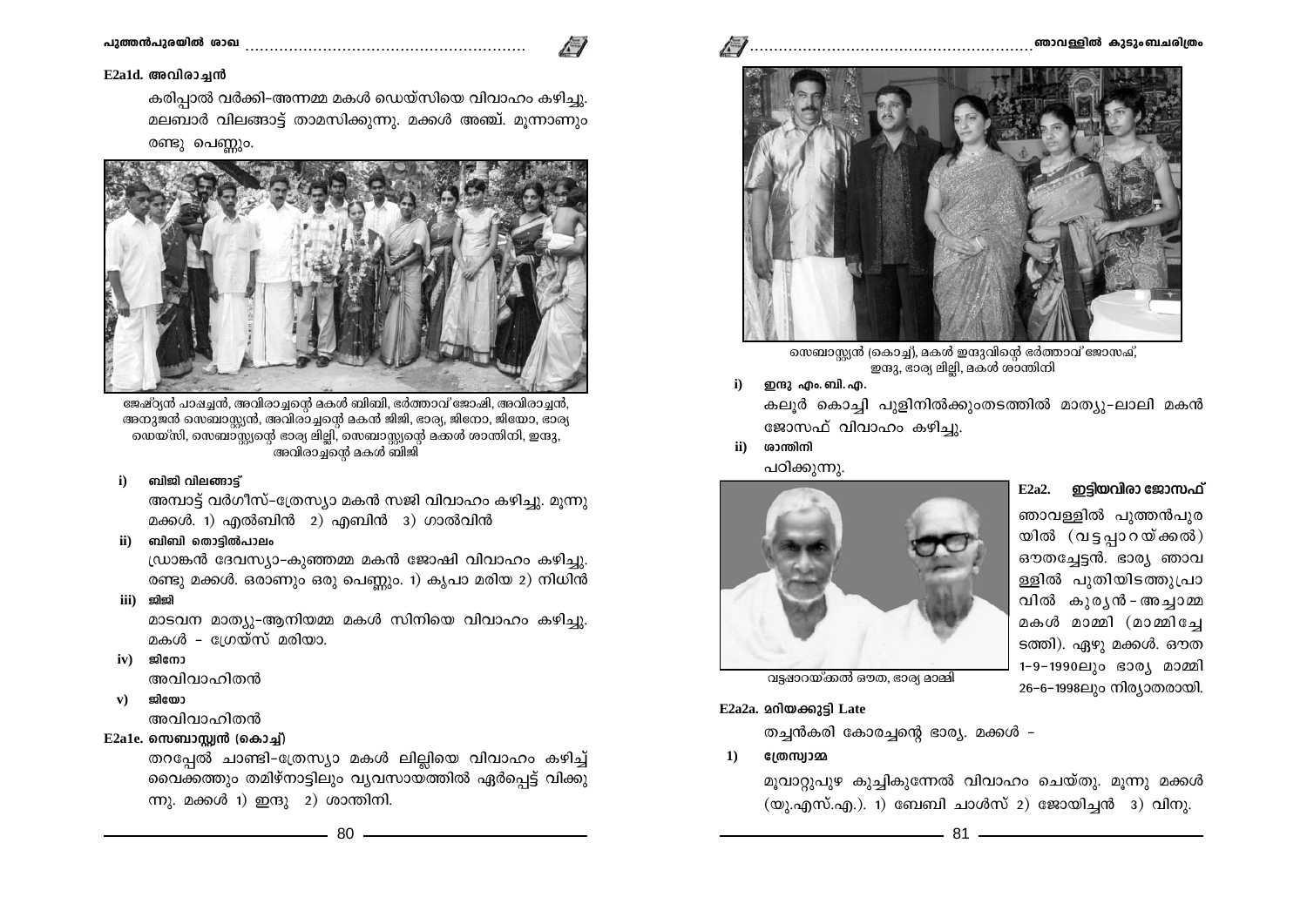കുട്ടിച്ചൻ (ജോസഫ് അബ്രാഹം)  $2)$ 

> ഭാര്യ എടത്വാ വാണിയപ്പുരയ്ക്കൽ മാലിയിൽ ചാക്കോച്ചൻ-തങ്കമ്മ മകൾ പെണ്ണമ്മ.



മകൻ ഔസേഷച്ചൻ ഭാര്യ ഡെയ്സി, ഔസേഷച്ചൻ, കുട്ടിച്ചൻ മകൾ റാണി, ഔസേഷച്ചൻ മകൾ നീനാ, കുട്ടിച്ചൻ, മകൻ ചാക്കോച്ചൻ, കുട്ടിച്ചൻ ഭാര്യ പെണ്ണമ്മ, മകൻ പ്രകാശ്, മകൾ കൊച്ചുമോൾ ഭർത്താവ് നോബി, കൊച്ചുമോൾ

 $i)$ ഔന്ധേപച്ചൻ

> ഭാര്യ മിത്രക്കരി കിഴക്കേപ്പുരയ്ക്കൽ ജോൺ-പെണ്ണമ്മ മകൾ ഡെയ്സി. മകൾ - നീന.

 $ii)$  ചാക്കോച്ചൻ (ലണ്ടൻ)

ഭാര്യ മുതലക്കോടം പിണക്കാട്ട് സെലിൻ. മകൾ - ജെസ്ലിൻ. iii) രാണി

ബോംബെയിൽ കെട്ടിച്ചയച്ചു. ഭർത്താവ് ബോംബെക്കാരൻ.

- iv) പ്രകാശ്
- ${\bf v})$ കൊച്ചുമോൾ

പൂഞ്ഞാർ മാടപ്പള്ളിൽ നോബി വിവാഹം കഴിച്ചു. മക്കൾ രണ്ട്.

അച്ചാമ്മ  $3)$ 

മണ്ണാർകാട് ഇലവുങ്കൽ വർക്കി (കുട്ടി) വിവാഹം ചെയ്തു. മക്കൾ– 1) കുര്യാച്ചൻ 2) എലിസബത്ത് 3) ഔസേപ്പൻ 4) മാർട്ടിൻ 5) തോമ്മാച്ചൻ 6) ആഗ്നസ് 7) അവിരാച്ചൻ 8) വിൻസെന്റ് 9) റാണി 10) റോയി.

- 
- തെയാമ്മ ത്രേസ്യാമ്മ ജോസഫ് - അവിവാഹിത.
- ദേവസ്വാചൻ  $5<sup>1</sup>$ അവിവാഹിതൻ - പി.ജെ. സെബാസ്ല്യൻ
- ഏലിയാമ 6 സി. ബെറ്റ്സി ഞാവള്ളിൽ എസ്.എച്ച്. മൂലമറ്റം
- കുര്വാച്ചൻ  $\mathcal{D}$



തെയ്യാമ്മ

കുര്യാച്ചൻ വിളക്കുമാടം പുത്തൻപുരയിൽ ജോൺ-മറിയം മകൾ ചിന്നമ്മയെ വിവാഹം കഴിച്ച് വട്ടപ്പാറ താമസിക്കുന്നു. മക്കൾ രണ്ടു പെണ്ണും ഒരാണും.

സബീന  $\ddot{\mathbf{i}}$ അവിവാഹിത

സോണിയ  $\mathbf{ii}$ 

പൊയിക്കൽ പോൾ-ത്രേസ്യാ മകൻ മാത്യു വിവാഹം കഴിച്ചു. മകൾ ലിസാ.

- iii) സുബൻ
- $E2a3.$  20 $0\omega$

മറിയത്തെ ചേർത്തല അന്ത്രപ്പേർ അവിരാ വിവാഹം കഴിച്ചു. മക്കൾ മുന്നാണ്. നാലു പെണ്ണ്.

 $E2a4.$   $@03$ m

റോസയെ ഉള്ളനാട് തെങ്ങുംപള്ളിൽ തോമസ് വിവാഹം കഴിച്ചു. മക്കൾ നാലാണും നാലു പെണ്ണും.

 $E2a5.$  com $m$ 

അന്നാമ്മയെ അറക്കുളം മൈലാടുർ മത്തായി വിവാഹം കഴിച്ചു. മക്കൾ നാലാണും നാലു പെണ്ണും.

- $E2a6.$  ഏലി (സി. പെട്രോനില)  $CMC$ മുണ്ടാങ്കൽ മഠത്തിൽവച്ച് മരണമടഞ്ഞു. മുണ്ടാങ്കൽ പള്ളിയിൽ സംസ്കരിച്ചു.
- **മാണി പുത്തൻപുരയിൽ**  $E2<sub>b</sub>$

മാണി കോക്കപ്പുറത്ത് അന്നയെ വിവാഹം കഴിച്ചു. പുത്തൻപുര യിൽ തറവാട്ടിൽ താമസിച്ചു. ഇവർക്ക് ഏഴു മക്കൾ. അഞ്ചാണും രണ്ടു പെണ്ണും. അന്ന 14-10-1988ൽ നിര്യാതയായി. മാണി 3-5-1997ലും മരണമടഞ്ഞു.

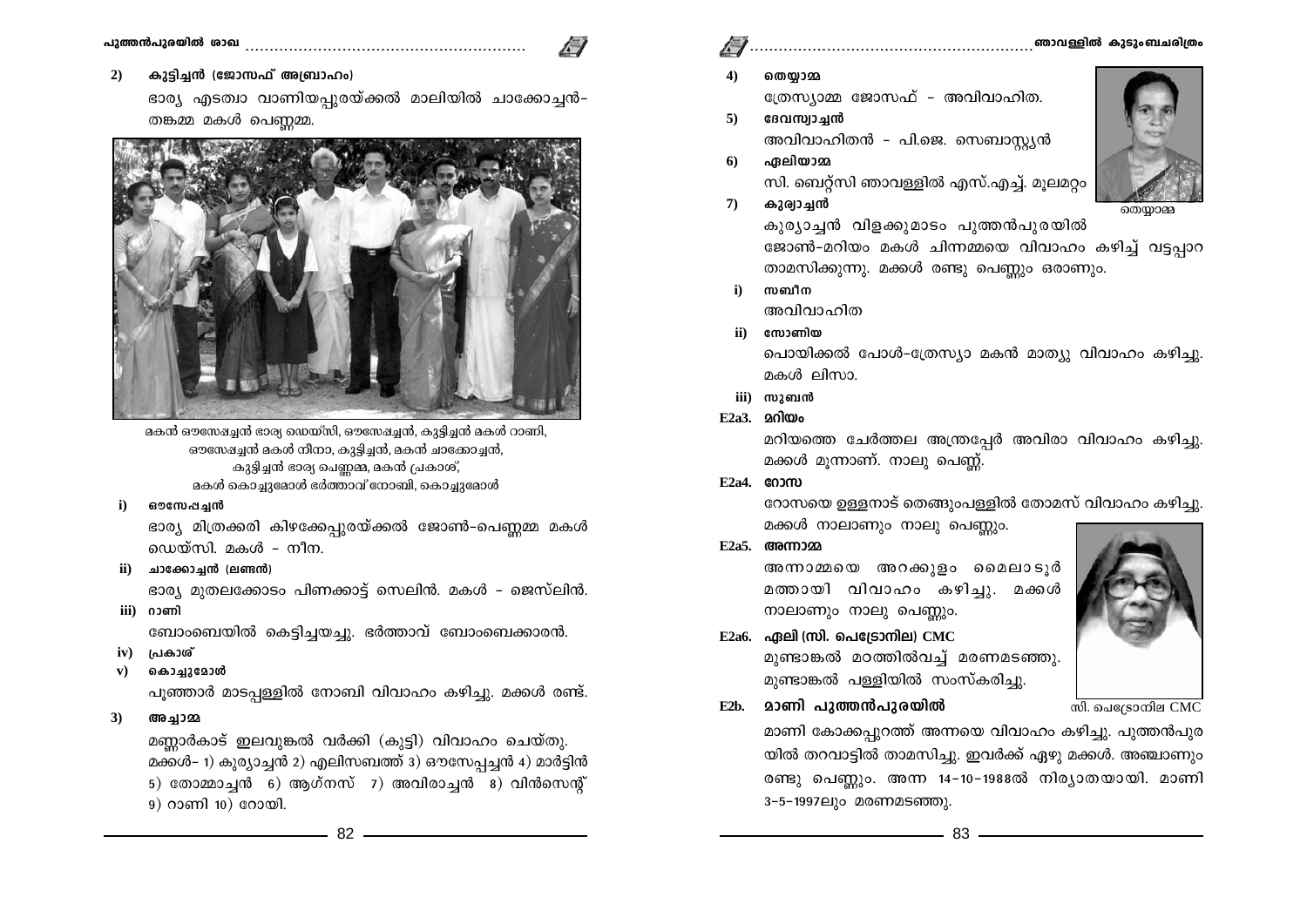മക്കൾ – 1) ദേവസ്യാ 2) പീലി (ഫിലിപ്പ്) 3) കൊച്ചന്ന 4) കുര്യൻ 5) ഇട്ടിയവിര 6) മാണി (അപ്പച്ചൻ) 7) ഏലിക്കുട്ടി.



പുത്തൻപുരയിൽ മാണിയും ഭാര്യ അന്നയും

#### $E2b1.$  GB $Q1$  $Q1$  $Q1$  $Q1$  $Q1$

പാലാ തറപ്പേൽ മാത്യു മകൾ കുഞ്ഞേലിയെ വിവാഹം കഴിച്ച് തെരുവൻകുന്നേൽ താമസിച്ചു. 8 മക്കൾ. 1) മാണി (പാപ്പച്ചൻ)



പുത്തൻപുരയിൽ മാണി ദേവസ്യ, ഭാര്യ ഏലി ദേവസ്യ

2) മത്തായിച്ചൻ 3) ദേവസ്യാച്ചൻ 4) പെണ്ണമ്മ 5) ഡെയ്സി 6) മോളി 7) മറിയക്കുട്ടി 8) അച്ചാമ്മ.

1988 ജനുവരി ഏഴാം തീയതി മാണി ദേവസ്യായുടെ ഭാര്യ ഏലി ദേവസ്യ മരണമടഞ്ഞു. 16-5-2000ൽ മാണി ദേവസ്യായും മരണ മടഞ്ഞു.

 $E2h1a$ ,  $93em1$ 

ഇദ്ദേഹം കൂടുംബയോഗം ആയുഷ്കാലാംഗം. ചമ്പക്കുളം കൊച്ചു തറ മത്തായി മകൾ ഏലിയാമ്മയെ വിവാഹം കഴിച്ചു. ഏലി യാമ്മ 1967-ൽ മരിച്ചു. അതിനുശേഷം ഇലവുങ്കൽ തോമസ് മകൾ ത്രേസ്യാമ്മയെ വിവാഹം കഴിച്ചു. മക്കൾ ഏഴു പേർ.

സെബാസ്സൻ (അമേരിക്ക)  $i)$ 

> കൂടല്ലൂർ വള്ളോമ്പ്രയിൽ ദേവസ്യാ മകൾ ഷീബയെ വിവാഹം കഴിച്ചു. കുട്ടികൾ - 2.

ii) ഏലാമ

ഉപ്പൂറ്റിൽ മുരൂർ ലൂക്കോസിനെ വിവാഹം കഴിച്ചു.

iii) നിക്സൻ

വടക്കൻ ഉദയഗിരി റെജിയെ വിവാഹം കഴിച്ചു. മക്കൾ രണ്ട് -നൈജിൻ, ജെമിൻ.

 $iv)$  201 $m$ 

അവിവാഹിത. പിതാവിനൊപം താമസിക്കുന്നു.

- സി. ജിജി  $\mathbf{v}$ ) എസ്.എച്ച്. കോൺവെന്റ് മൊസകോട്ട, കർണ്ണാടക
- vi) പ്ലാസിഡ് ആഞ്ഞിലിക്കൽ, ഷൈജൻ വിവാഹം കഴിച്ചു.
- $vii)$  ജെസി –

വടക്കേമുളഞ്ഞനാൽ, കക്കിഞ്ചി ബാബുരാജ് വിവാഹം കഴിച്ചു.



പുത്തൻപുരയിൽ മത്തായിച്ചനും കുടുംബവും സഹോദരി മറിയക്കുട്ടിയും (നടുവിൽ) ഒരുമിച്ച്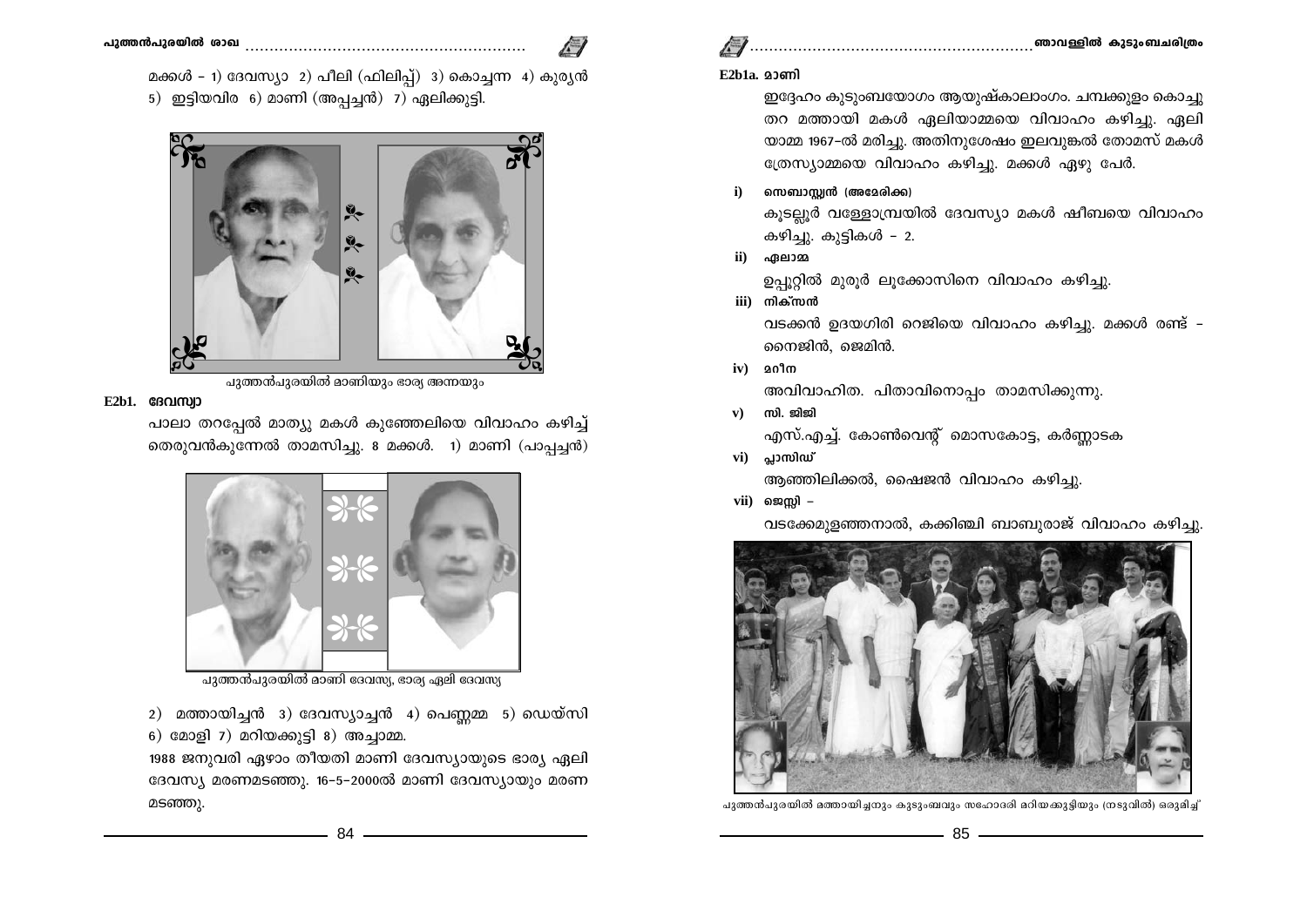# പാത്തൻപുരയിൽ രാഖ സാധവന സാധന സാധന സാധന സാധാ

വിവാഹം കഴിച്ചു.

ഒരു മകൻ – മെബിൻ.

E2b1b. 200012

റാണി

പ്രിൻസ്

iii) യോമൽ

 $iv)$  സ്മിത

 $\ddot{\mathbf{i}}$ 

 $\mathbf{ii}$ 

# 

## E2b1e. അചാമ

ഈറ്റത്തോട്ട് മാളിയേക്കൽ തോമസ് വിവാഹം കഴിച്ചു. മക്കൾ – 1) മാത്തുക്കുട്ടി 2) സണ്ണി 3) ഡോളി 4) ജോസ് 5) തോമസ്

6) ഡാലിയ 7) ജോർജ്ജുകുട്ടി

## $E2b1f$ . സി. പാസിഡ്

എസ്.എച്ച്. കോൺവെന്റ് ചെന്നൈ സഭാംഗം.  $E2b1e$ , സി. ഫബിയോള

ഊർസിലിൻ കോൺവെന്റ് സഭാംഗം, കാൺപൂർ.

### E2b1h. 2009]

കോരക്കോട് ചൂണ്ടച്ചേരിൽ മത്തായിച്ചൻ വിവാഹം കഴിച്ചു. മക്കൾ - 1) മഞ്ചു 2) മജുമോൻ.

## $E2b2.$   $\Omega$ ella $\tilde{d}$

മനയാനിക്കൽ കുരുവിള മകൾ മറിയാമ്മയെ വിവാഹം കഴിച്ച് തെരുവിൻകൂന്നേൽ കരോട്ട് താമസിച്ചു. അഞ്ചു മക്കൾ. ആൺ – 3, പെൺ – 2. മാണി ഫിലിപ്പ് 30–10–2008ലും മറിയാമ്മ ഫിലിപ് 14-7-2003ലും മരണമടഞ്ഞു.



1) ദേവസ്യാച്ചൻ 2) ലീലാമ്മ 3) എമ്മാനുവൽ (മാണിച്ചൻ)

4) ജോർജ് (കുറുവച്ചൻ) 5) റോസമ്മ

## $E2b2a.$  ദേവസ്വാച്ചൻ

കുന്നോന്നി ആരംപുളിക്കൽ മാണി-മറിയാമ്മ മകൾ റോസമ്മയെ വിവാഹം കഴിച്ചു. കവീക്കുന്നിൽ താമസിക്കുന്നു. ഇവർക്ക് നാല് മക്കൾ. ആൺ – 2, പെൺ – 2, ഫോൺ – 04822 119884.





പന്തത്തല കങ്ങഴക്കാട്ട് ചാക്കോ-ത്രേസ്യാമ്മ മകൻ സാജനെ വിവാഹം കഴിച്ച് അമേരിക്കയിൽ താമസിക്കുന്നു. E2b1c. ദേവസ്വാചൻ

വിലങ്ങാട്ട് എടാട്ട് തോമസ് മകൾ അച്ചാമ്മയെ വിവാഹം കഴിച്ചു. മക്കൾ - 1) ജെസ്സി 2) ഡെന്നിസ് 3) റെജി 4) റീന

കൊഴുവനാൽ വടക്കേൽ ജോസഫ്–അന്നമ്മ മകൻ മാർഗരറ്റിനെ

വെള്ളിയേപള്ളി പൂളിക്കൻ കൂര്യൻ-മറിയാമ്മ മകൻ ജെസ്മോൻ

വിവാഹം കഴിച്ചു. രണ്ടു കുട്ടികൾ. 1) ആൻസൺ 2) ആൻ മരിയ

കുറിച്ചിത്താനം പകലോമറ്റം വെട്ടുവഴിയിൽ അഗസ്കിൻ-ക്ലാരമ്മ

ദമ്പതികളുടെ മകൾ കൊച്ചുറാണിയെ വിവാഹം കഴിച്ചു. തെരു

വാകക്കാട് മാറാമറ്റം ജോസഫ്-മേരി മകൾ സിനിയെ വിവാഹം

വൻകുന്നിൽ താമസിക്കുന്നു. രണ്ടുപേരും ഉദ്യോഗസ്ഥർ.

കഴിച്ചു. അമേരിക്കയിൽ താമസിക്കുന്നു. മകൾ – ഹിമ.

മക്കൾ - 1) റാണി 2) പ്രിൻസ് 3) ജോമൽ 4) സ്മിത

#### ജെസി  $i)$

പാറയ്ക്കൽ ജോർജ് വിവാഹം കഴിച്ചു. മക്കൾ 3. 1) ഐവി 2) ഐറിൻ 3) റോസ്മേരി

ii) ഡെന്നിസ്

ഞെട്ടേൽ, വിലങ്ങ് ബേബി മകൾ പ്രസന്നയെ വിവാഹം കഴിച്ചു. മകൾ - റോസ്.

iii) റെജി

മുണ്ണുക്കുശുമ്പിൽ ആനക്കാംപൊയിൽ ജിജി വിവാഹം കഴിച്ചു. മകൻ ടോം.

iv) olm

മറ്റപ്പള്ളിൽ പുതമ്പാറ മനോജ് വിവാഹം കഴിച്ചു. മകൾ – അന്ന സെബാസ്കൃൻ.

## E2b1d. മറിയക്കുട്ടി

മുത്ത മകൾ. ഞാവള്ളിൽ പുത്തൻപുരയിൽ സഹോദരൻ മാത്യുവിനൊപ്പം തറവാട്ടിൽ താമസിക്കുന്നു. അവിവാഹിത.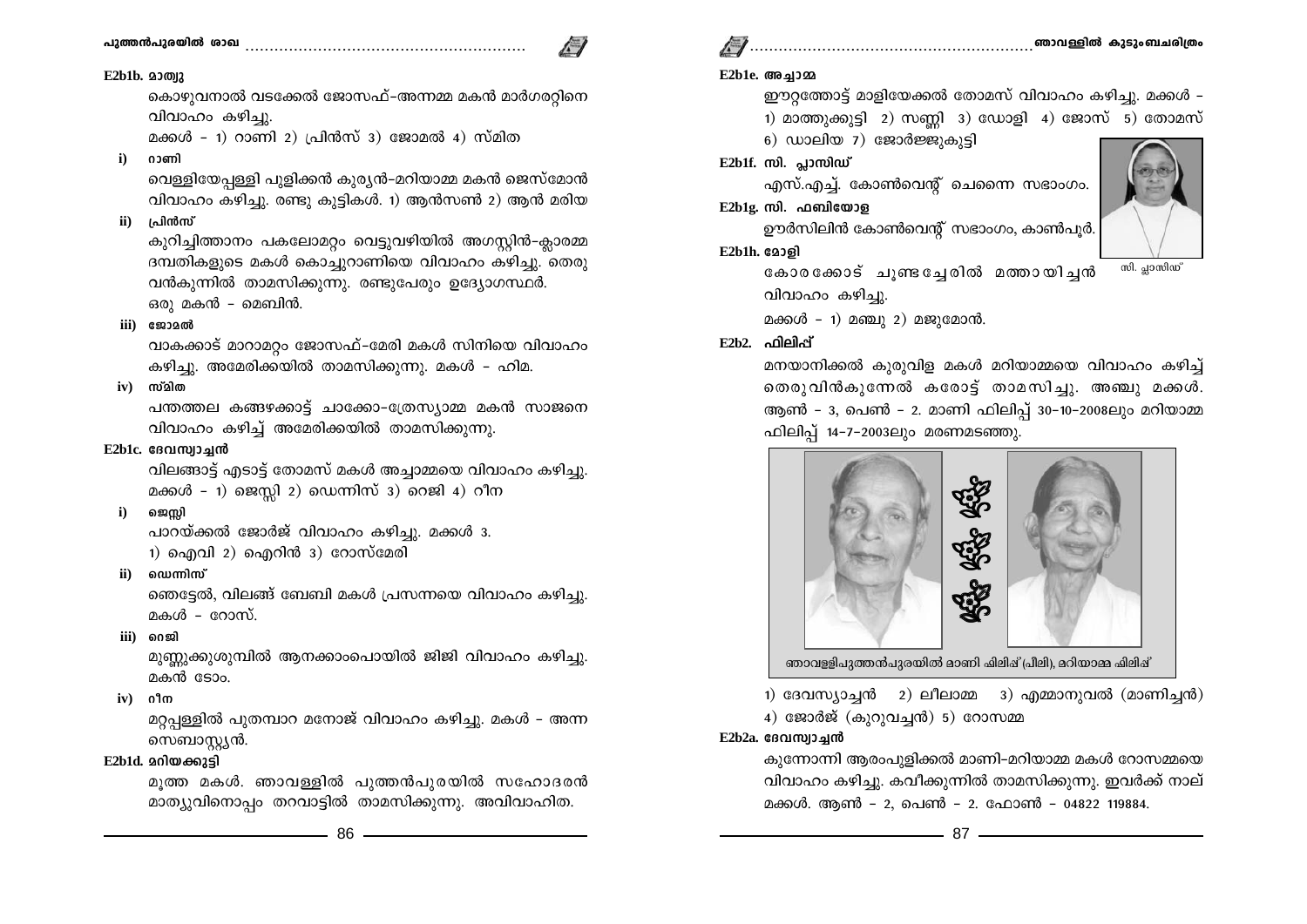

## E2b2d. കുറുവച്ചൻ, ഫോൺ: 0482 215027

ചമ്പക്കുളം പള്ളത്തുശ്ശേരി തോമസ് മകൾ ഏലമ്മയെ വിവാഹം കഴിച്ചു. തറവാട്ടിൽ താമസിക്കുന്നു. മൂന്നു മക്കൾ. 1) ജിഷ  $2)$  ജിൻസി  $3)$  ജിബിൻ.



കുറുവച്ചൻ, പിതാവ് പിലിഷ്, മക്കൾ ജിഷ, ജിൻസി, ജിബിൻ, കുറുവച്ചന്റെ ഭാര്യ ഏലമ്മ, .<br>കുറുവച്ചന്റെ സഹോദരി ലീലമ്മ

ജിഷ  $i)$ 

> ഞാവള്ളി ചൂരനാട്ട് ജോസഫ്-ത്രേസ്യാ മകൻ സ്കറിയാച്ചനെ വിവാഹം ചെയ്തു.

ജിൻസി  $\mathbf{ii}$ 

കാരിത്താസിൽ നേഴ്സായി ജോലി ചെയ്യുന്നു.

ജിബിൻ iii)

ബി.കോമിന് പഠിക്കുന്നു.

 $E2h2e$ ,  $g02m2$ 

ചുമപ്പുങ്കൽ വർക്കി-റോസ മകൻ ബെന്നിയെ വിവാഹം കഴിച്ചു. മക്കൾ - 1) റോസ്മി 2) റോണി 3) റോബി.

 $E2b3.$  കൊചന്ന

മുത്തോലി എലവനാൽ ജോർജ് വിവാഹം കഴിച്ചു. ആറു മക്കൾ. 1) പെണ്ണമ്മ 2) ലില്ലിക്കുട്ടി 3) ലൂസി 4) മറിയാമ്മ 5) റാണി  $6)$  coomen.

 $\overline{\phantom{a}}$  89  $\overline{\phantom{a}}$  89  $\overline{\phantom{a}}$ 



മകൾ നോബി, മകൻ ബിജു, ഭാര്യ സുമ, മകൾ റോസ്, ദേവസ്യാച്ചൻ, ഭാര്യ റോസ്മ്മ

ബെന്നി  $\ddot{\mathbf{i}}$ 

> മാനന്തവാടി വാളാട് മണ്ഡപത്തിൽ സ്കറിയ-ഏലിക്കുട്ടി മകൾ സാന്റിയെ വിവാഹം ചെയ്തു. കവീക്കുന്നിൽ താമസിക്കുന്നു. മക്കൾ നിയാ, റോസ്ബെൽ.

ii) ബെറി

മുട്ടം ചുമപ്പുങ്കൽ ജോസഫ്-ത്രേസ്യാ മകൻ ബെന്നി വിവാഹം കഴിച്ചു. മകൾ – റ്റെസ്നാ.

iii) ബിജു

കുമ്മണ്ണൂർ മംഗളാരാം മ്ലാവിൽ കുര്യൻ-മേരി മകൾ സുമയെ വിവാഹം കഴിച്ചു. കവീക്കുന്നിൽ താമസിക്കുന്നു. മകൾ – റോസ്.

iv) നോബി – എം.കോമിന് പഠിക്കുന്നു.



 $E2b2b$ . ലീലാമ (Sr. ആൻ ഫിലിപ്പ്) (സിസ്റ്റേഴ്സ് ഓഫ് ചാരിറ്റി ഓഫ് നസ്രത്ത് സഭാംഗം) തൃശ്ശിനാപ്പള്ളി.  $E2b2c.$  എമ്മാനുവൽ (മാണിച്ചൻ) CMI സഭയിൽ ചേർന്ന് വൈദിക നായി. ഇപ്പോൾ സൗത്ത് അമേരി



.<br>തബന്നി, ഭാര്യ സാന്റി,<br>മക്കൾ നിയാ, റോസ്ബെൽ

സി. ആൻ ഫിലിഷ്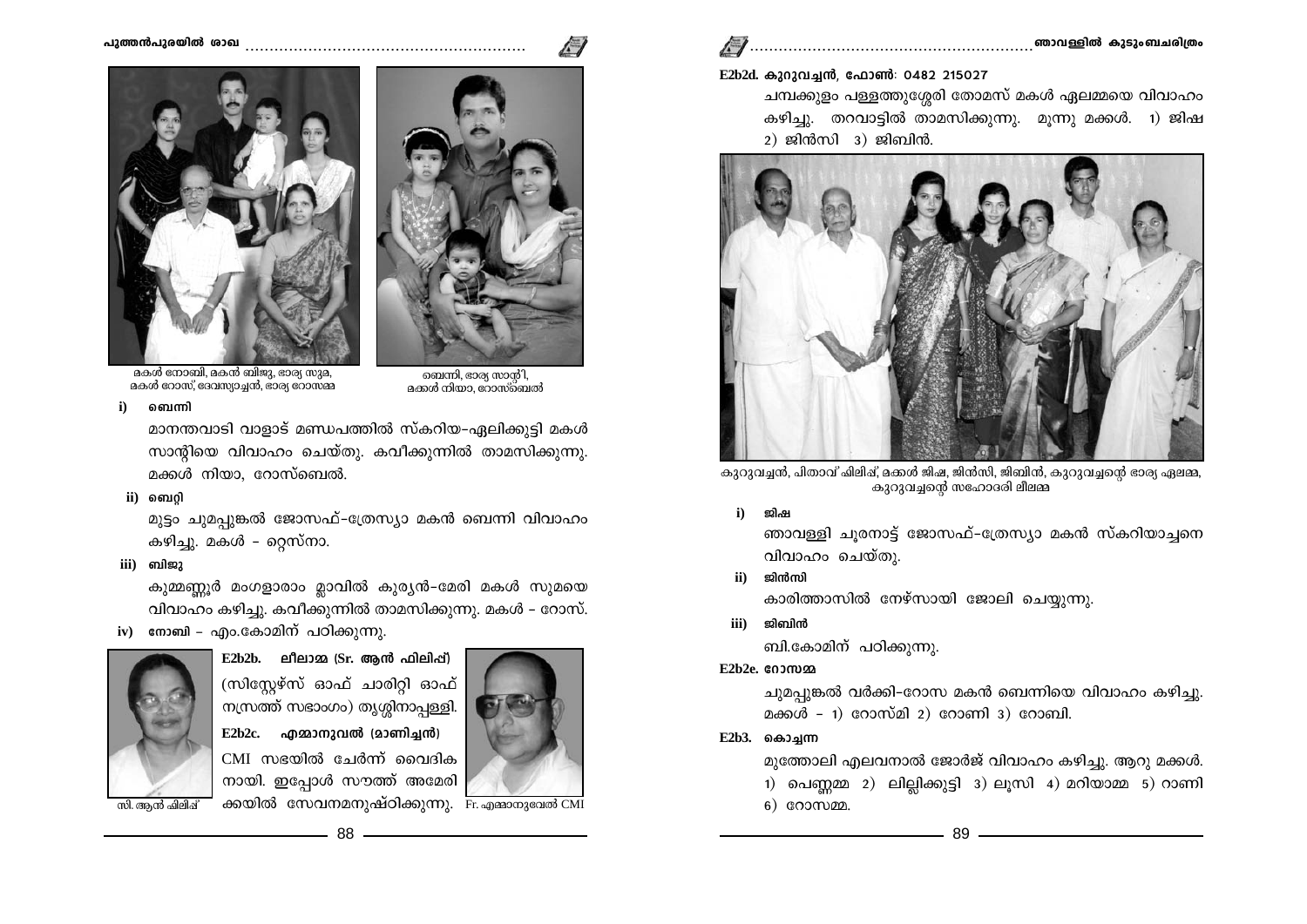

# E2b4. മാണി കുര്വൻ ഞാവള്ളി പുത്തൻപുരയിൽ



മാണി കുര്യൻ

മാണി കുര്യൻ (കുര്യാച്ചൻ) വൈക്കം പഴയകടവിൽ ഇത്താക്ക്-ഏലിക്കുട്ടി മകൾ അന്നക്കുട്ടിയെ വിവാഹം കഴിച്ചു. ഇവർക്ക് മുന്നാൺമക്കൾ ഉണ്ട്. മാണി കുര്യൻ 5-2-2008-ൽ മരിച്ചു.

### $E2b4a$ . ബേബി കുര്വൻ (ബേബിച്ചൻ)

ബേബിച്ചൻ (ഇമ്മാനുവേൽ) കടനാട് കണ്ണഞ്ചിറയിൽ ഔസേപ്പ്-അന്നമ്മ ദമ്പതികളുടെ മകൾ ലീലാമ്മയെ വിവാഹം കഴിച്ചു. ഇവർക്ക് മുന്നു പെൺമക്കൾ ഉണ്ട്.



മകൾ എമ്മാ, ബേബിച്ചൻ, മകൾ രശ്മിയുടെ ഭർത്താവ് മനോജ്, രശ്മി, ബേബിച്ചന്റെ ഭാര്യ ലീലാമ്മ, മകൾ ക്രിസ്റ്റി

രശ്മി (അന്നമ്മ) എം. സി. എ.

സോഫ്റ്റ്വെയർ എൻജിനീയർ, ഹ്യൂലറ്റ് പാക്കാർഡ് ബാംഗ്ലൂർ. രശ്മിയെ മുണ്ടക്കയം പുളിക്കക്കുന്നേൽ മത്തച്ചന്റെയും ക്ലാരമ്മ യുടെയും മകൻ മനോജ് (എം.സി.എ.) സോഫ്റ്റ്വെയർ എൻജി നീയർ, ഒറാക്കിൾ, ബാംഗ്ലർ) വിവാഹം ചെയ്തു.

- ii) എമ്മാ ബേബി (എൽസാ മരിയാ) ചെന്നൈയിൽ സി.എയ്ക്കു പഠിക്കുന്നു.
- iii) ക്രിസ്റ്റി ബേബി (അൽഫോൻസാ) ബി.ടെക്കിന് പഠിക്കുന്നു.

## $E2b4b$ . ഐസക് കുര്യൻ (ഐസപ്പൻ)

ഐസക് മുത്തോലി മണ്ണർ തെക്കേൽ മത്തായി ദമ്പതികളുടെ മകൾ ആനിയമ്മയെ വിവാഹം കഴിച്ചു. ഇവർക്ക് നാലു പെൺകു ട്ടികളും ഒരാൺകുട്ടിയും ഉണ്ട്.

ബിന്ദു (ഏലി)  $\ddot{\mathbf{i}}$ 

> ടീച്ചർ. ചായ്പ്പിൽകുഴി പയ്യപ്പള്ളി വർഗീസ്–എൽസി ദമ്പതിക ളുടെ മകൻ ബേബി (മർച്ചന്റ് നേവി, ഇലക്ട്രിക് എൻജിനീയർ, സിംഗപ്പൂർ) വിവാഹം കഴിച്ചു. ഇവർക്ക് രണ്ടു മക്കൾ. ബെനീറ്റയും ബെസ്റ്റിനും.

ഗീത (കത്രി) ii)

> നേഴ്സ് ദമാം. മുരിങ്ങൂർ വെളിയത്തുപറമ്പ് അന്തോണി-മറിയം മകൻ ബെന്നി (ഡിപ്പോമ എൻജിനീയർ, ദമാം) വിവാഹം കഴിച്ചു. ഇവർക്ക് അലൻ, ആൽബിൻ എന്ന രണ്ടു മക്കൾ ഉണ്ട്.

iii) റാണി (സിസ്സിലി)

സി. സിസ്റ്റി അലക്സ് (മദർ എസ്.എച്ച്. കോൺവെന്റ്, കുളത്തു വയൽ, കോഴിക്കോട്)

ദിലീപ് (കുര്യൻ)  $iv)$ 

> കമ്പ്യൂട്ടർ എൻജിനീയർ, കുവൈറ്റ്. കളമശ്ശേരി തെക്കേക്കര ജോസ് -അന്നക്കുട്ടി മകൾ ജുഡിയെ (നേഴ്സ്, കുവൈറ്റ്) വിവാഹം കഴിച്ചു. ഇവർക്ക് കെവിൻ എന്ന ഒരു പുത്രനുണ്ട്.

അൽഫോൻസാ (നേഴ്സ്, അമേരിക്ക)  $\mathbf{v}$ )

> ഉരുളികുന്നം കുഴിയാംപ്ലാവിൽ ചാക്കോ-ചിന്നമ്മ മകൻ വിൽസൺ പി.എച്ച്.ഡി. (അമേരിക്ക) വിവാഹം കഴിച്ചു.



ദിലീപ്, അൽഫോൻസാ, ഗീത, ആനിയമ്മ, ഐസക്ക്, റാണി, ബിന്ദു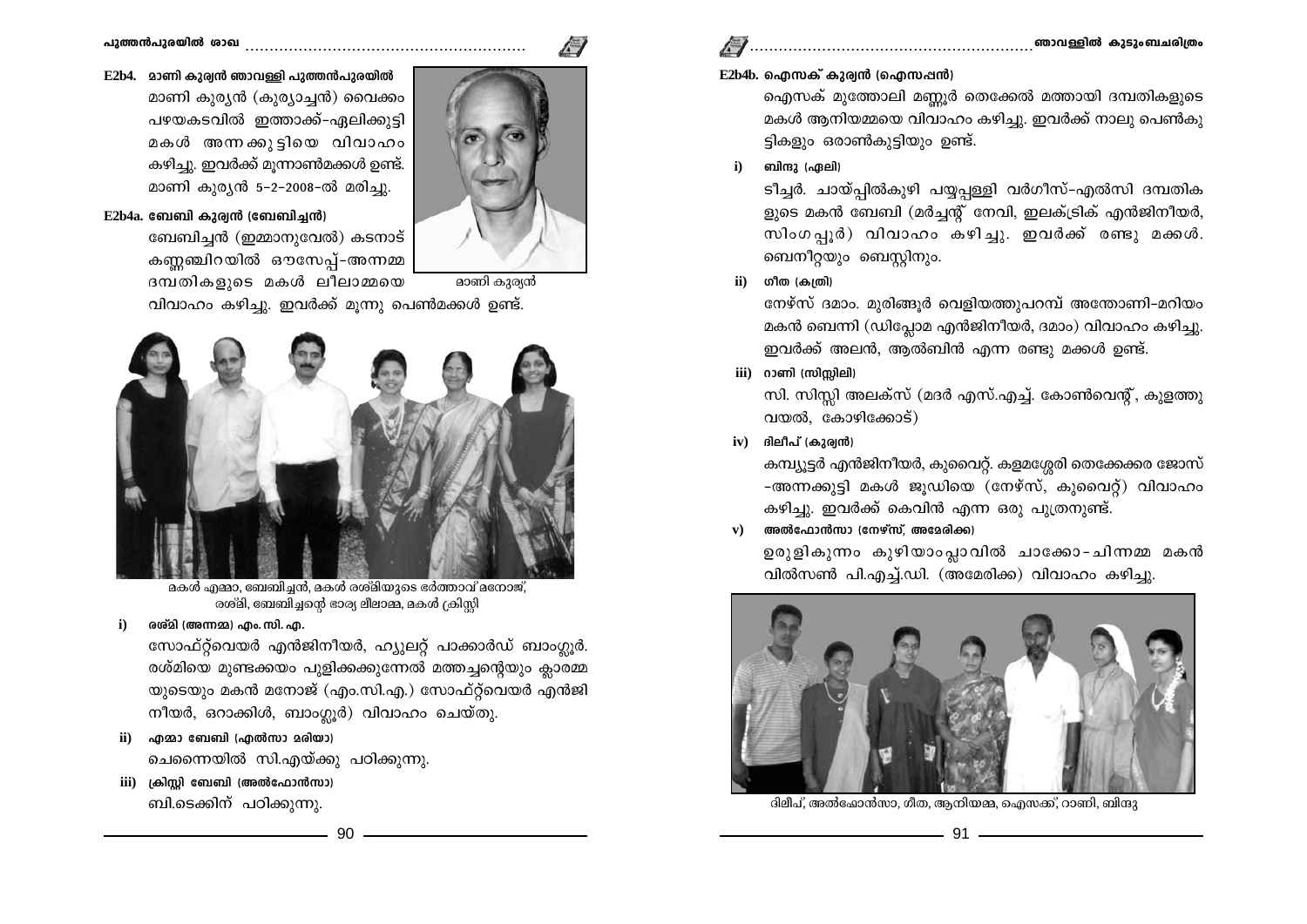ജെയിംസുകുട്ടി പാറേക്കാട്ട് കുട്ടിയച്ചൻ-അന്നക്കുട്ടി മകൾ ജാൻ സിയെ വിവാഹം കഴിച്ചു. ഇവർക്ക് ഒരാൺകുട്ടിയും ഒരു പെൺകുട്ടിയും ഉണ്ട്. 1) ജെസ്ന (അന്നമ്മ) - പ്ലസ്ടുവിന് പഠിക്കുന്നു. 2) ജോഫി (ജോസ് കുരൃൻ) - 9-ാം ക്ലാസ്സിൽ പഠിക്കുന്നു.



ജയിംസുകുട്ടി, ജോഷി, അന്നക്കുട്ടി, ജെസ്ന, ജാൻസി

## E2b5. മാണി ഇടിയവിരാ ഞാവള്ളിപുത്തൻപുരയിൽ

മൈലാടൂർ കല്ലാമാക്കൽ ഫ്രഞ്ചു-ഏലി മകൾ മറിയക്കുട്ടിയെ വിവാഹം കഴിച്ചു. ഇവർ മുഞ്ഞനാട്ട് താമസിക്കുന്നു.

> നാലു മക്കൾ. രണ്ട് ആണും രണ്ടു പെണ്ണും. 1) കുട്ടിയമ്മ 2) മാനുവൽ  $(m)$ ഞ്ഞ്) 3) ഫ്രാൻസീസ്  $(\text{m}\,\text{m})$  4) ജസി



മാനുവൽ, ആൻസി, റ്റീന, റ്റിജോ, ഇട്ടിഅവിരാ, മറിയക്കുട്ടി,

ബി.ടെകിന് പഠിക്കുന്നു.

ബി.ടെകിന് പഠിക്കുന്നു.

## $E2b5a.$  കുട്ടിയമ

കിഴക്കേക്കര ഇളംതോട്ടത്തിൽ തൊമ്മൻ-അന്നമ്മ മകൻ തൊമ്മ ച്ചൻ (കുഞ്ഞമ്മൻ) വിവാഹം കഴിച്ചു. കുറുമണ്ണ് മനയ്ക്കകണ്ട ത്തിൽ താമസിക്കുന്നു. മക്കൾ ഏഴ്. ആൺ - 2, പെൺ - 5. ഫോൺ : 0482 221033

# $E2b5b$ , മാനാവൽ (ഞാഞ്ഞ്)

കുറുമണ്ണ് പുലയൻപറമ്പിൽ ജോസഫ് - ചിന്നമ്മ മകൾ ആൻസിയെ വിവാഹം കഴിച്ച് തറവാട്ടിൽ താമസിക്കുന്നു. മക്കൾ രണ്ട്. ആൺ – 1, പെൺ – 1.

- റിജോ പഠിക്കുന്നു.  $i)$
- റ്റിനാ  $\mathbf{ii}$

ബി.എഫ്.റ്റി. ഫാഷൻ ടെക്നോളജിയിൽ ബിരുദം. ഇപ്പോൾ അസ്സീസി ഗാർമെന്റ്സിൽ മെർച്ചൻഡൈസർ ആയി ജോലി ചെയ്യുന്നു. ഫോൺ: 0482 214661

## $E2b5c.$  പ്രാൻസീസ് (ഇഞ്ചു)



<u>പ്രാൻസീസ്, ആനിയമ്മ, ഐബിൻ, ജോസ്</u>

 $E2h5d$  oml

പഴയമ്പാറ ജോസഫ്-ചിന്നമ്മ മകൻ ജോസ് വിവാഹം കഴിച്ച് കുണിഞ്ഞിയിൽ താമസിക്കുന്നു. മക്കൾ 3. ഫോൺ: 04862 285042.

E2b6. മാണി മാണി ഞാവള്ളിപുത്തൻപുരയിൽ

മാണി (അപ്പച്ചൻ) വെള്ളരിങ്ങാട്ട് തോമസ്-ഏലി മകൾ അന്ന മ്മയെ വിവാഹം കഴിച്ചു. മക്കൾ - 9.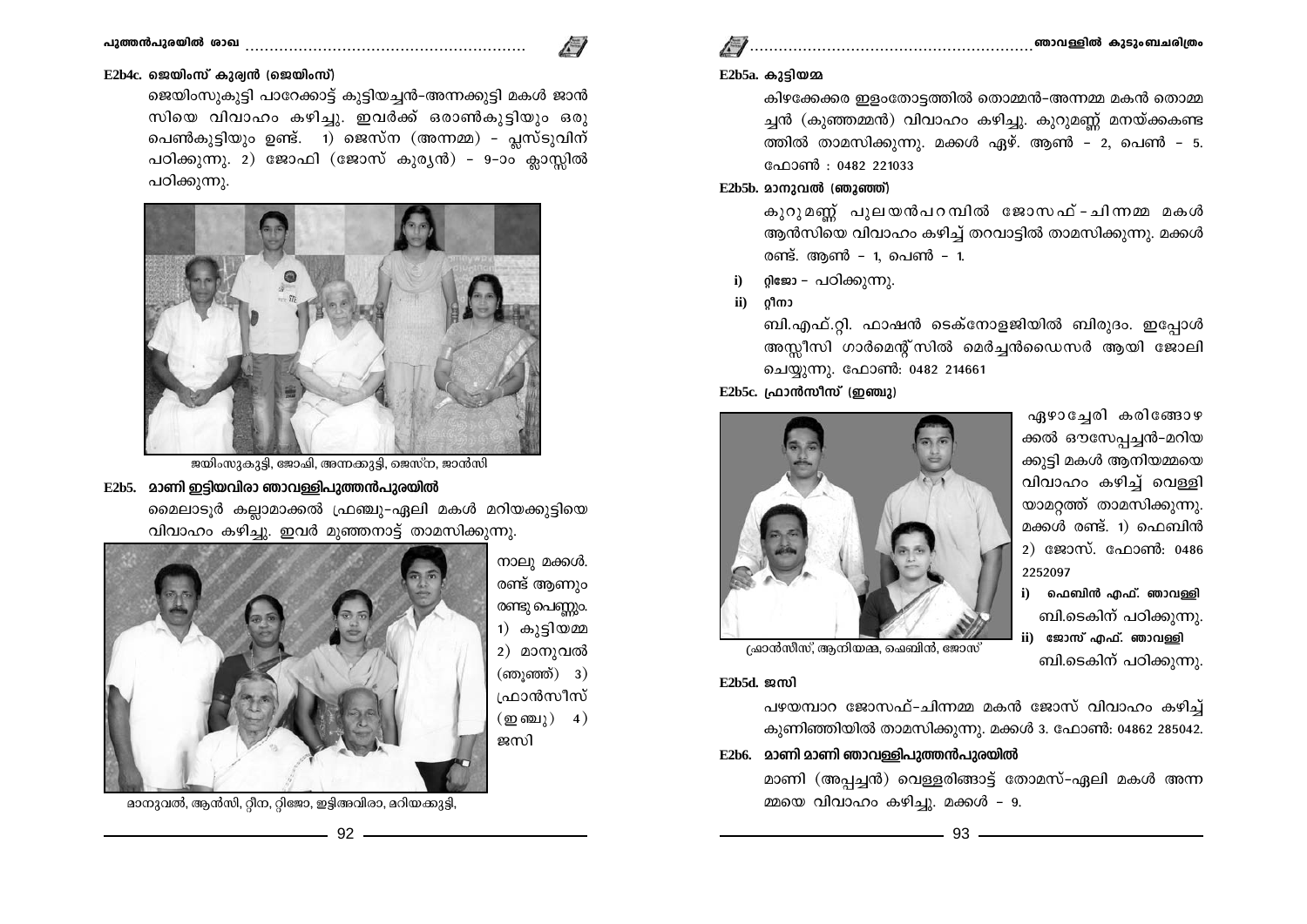



മകൻ കുര്യാച്ചൻ, അനുമോൾ, മാണി മാണി, അന്നമ്മ, കുര്യാച്ചന്റെ ഭാര്യ സോളി

1) ആനിയമ്മ 2) എൽസിക്കുട്ടി 3) ഇമ്മാനുവേൽ (ബേബി) 4) മേരി 5) ത്രേസ്യാ 6) റോസ 7) തോമസ് 8) ജോസുകൂട്ടി 9) കുര്യൻ

#### $E2b6a.$  ആനിയമ

ഏഴാച്ചേരി ചെറുനിലത്ത് തൊമ്മൻകുഞ്ഞ്-റോസമ്മ മകൻ ജോസ് വിവാഹം കഴിച്ചു. അവർക്ക് ഒരാണും രണ്ടു പെണ്ണും. ഫോൺ: 04822 260461. മക്കൾ – 1) റോസ്മി 2) ജിസ്മി  $3)$   $\cos\theta$   $\sin\theta$   $4)$   $\cos\theta$  $\sin\theta$ 

#### E2b6b. എൽസിക്കുട്ടി

ഏറ്റുമാനൂർ വല്യത്ത് ദേവസ്യ-അന്ന മകൻ ബേബി വിവാഹം കഴിച്ചു. ഇവർക്ക് ഒരാണും രണ്ടു പെണ്ണും. ഫോൺ: 0481 2530828. മക്കൾ 1) സജീഷ് മാത്യു (കമ്പ്യൂട്ടർ എൻജിനീയർ) 2) സജി മോൾ എം.എസ്.സി., ബി.എഡ്. 3) സിജിമോൾ എം.സി.എ.

## $E2b6c.$  ഈമാനുവേൽ (ബേബി)

വെള്ളിലാപ്പിള്ളി കട്ടക്കയം കുര്യൻ-അന്നക്കുട്ടി മകൾ ഡോളിയെ വിവാഹം കഴിച്ചു. ഫോൺ: 0482 210773. മക്കൾ – 1) അനു 2) അരുൺ (ഇമ്മാനുവേൽ) - സോഫ്റ്റ്വെയർ എൻജിനീയറായി ജോലി ചെയ്യുന്നു. 3) റോസു (അരോമ) - B.Sc. നേഴ്സിംഗ്.



അരുൺ, ഡോളി, അനു, റെജി, ബേബി, അരോമ

#### $E2b6d.$  $Q3d$

പാറമ്പുഴ കൊട്ടാരത്തുമാലിൽ ചാക്കോ-തങ്കമ്മ മകൻ ജിമ്മി  $(\cos \alpha \pi)$  മേരിയെ വിവാഹം കഴിച്ചു. ജിമ്മി കണ്ണൂർ ചെമ്പൻതൊട്ടിയിൽ റബ്ബർ കച്ചവടം നടത്തുന്നു. ഇവർക്ക് ഒരാണും ഒരു പെണ്ണും. ഫോൺ: 0460 2267855 മക്കൾ – 1) ക്രിസ്റ്റി

2) ചാക്കോച്ചൻ (കിരൺ)

## $E2b6e.$  മ്രേസ്വാമ്മ (റാണി)

മഞ്ഞാമറ്റം ക്ലാരമഠത്തിൽ അംഗമായ Sr. റാണി ഞാവള്ളി F.C.C. പാലാ സെന്റ് മേരീസ് G.H.S.S. പ്രിൻസിപ്പലാണ്.



#### E2b6f. coom

റോസമ്മ എം.എസ്.സി., ബി.എഡ്. ഇലഞ്ഞി <sup>സി. റാണി ഞാവളളി</sup> മേച്ചിറയ്ക്കൽ മാത്യു-ഏലിക്കുട്ടി മകൻ സിറിയക് (ബേബി) വിവാഹം കഴിച്ചു. റോസമ്മ ചേലക്കര ഹൈസ്കുളിൽ ടീച്ചറാ ണ്. ഇവർക്ക് രണ്ടു മക്കൾ. ഫോൺ: 0480 2728554. 1) ആൻ എലി സബത്ത് (പിങ്കി) 2) മാത്യു മാനുവൽ പോപ്പി സിറിയക്

E2b6g. തോമസ്

തോമസ് B.Sc., ICWA കരിമണ്ണൂർ പൊന്നുംപുരയിടത്തിൽ ചെറി യാച്ചൻ-മേരിക്കുട്ടി മകൾ ലിൻസിയെ വിവാഹം കഴിച്ചു. തോമസ് പി.മാണി പാലാ മാർക്കറ്റിംഗ് സൊസൈറ്റിയിൽ ഫിനാൻസ്